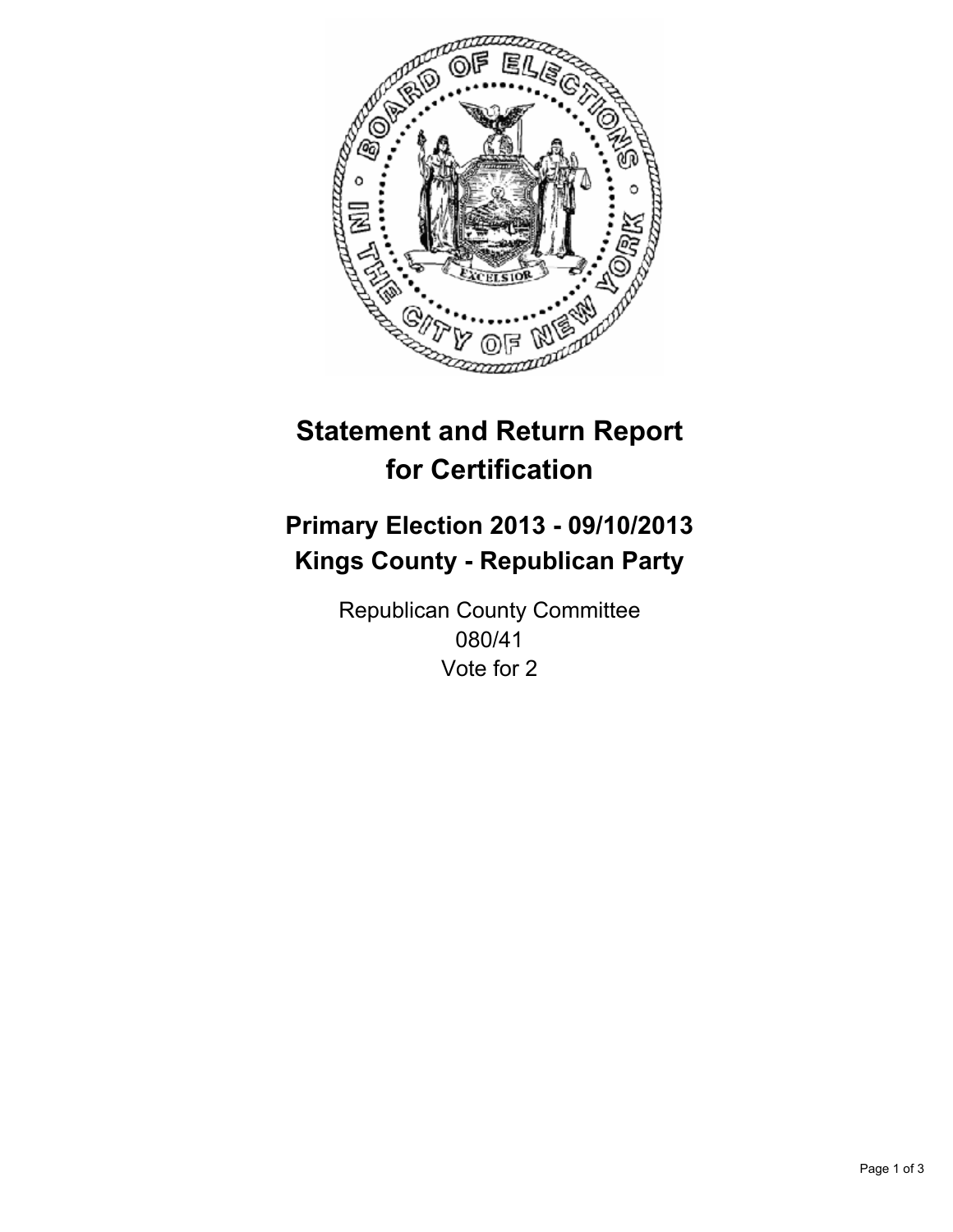

## **Assembly District 41**

| <b>EMERGENCY</b>        | 2        |
|-------------------------|----------|
| ABSENTEE/MILITARY       | 0        |
| <b>FEDERAL</b>          | 0        |
| SPECIAL PRESIDENTIAL    | 0        |
| AFFIDAVIT               | $\Omega$ |
| <b>JEANETE S. TESTA</b> |          |
| EDWARD STAROSELSKY      | 2        |
| CHANA BANDMAN           | O        |
| <b>ALLA KOFSKY</b>      |          |
| <b>Total Votes</b>      | Δ        |